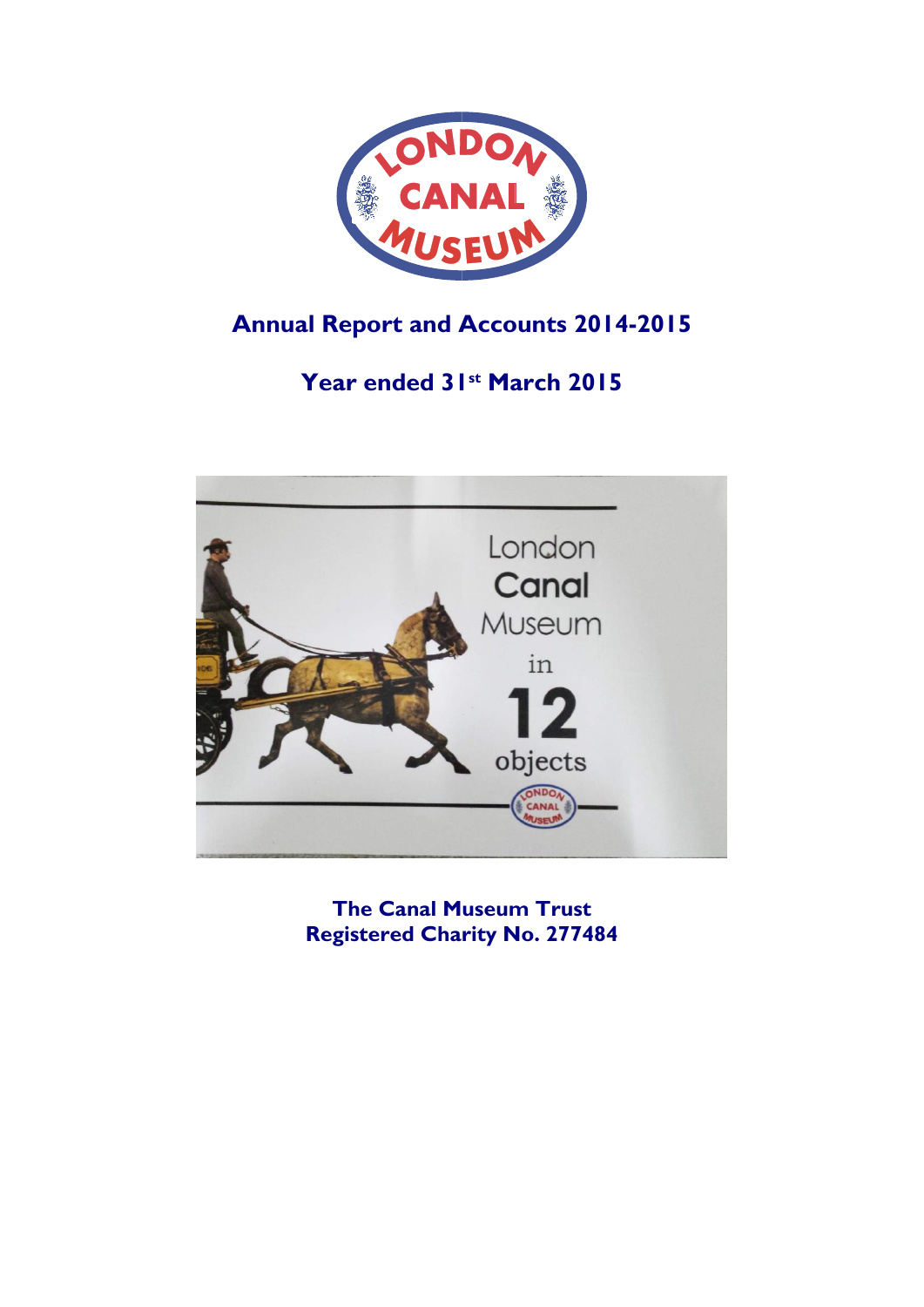# **Annual Report and Accounts 2014-2015**

### **Introduction**

The Trust's objectives are to advance public education regarding inland waterways through the operation of a museum. The Trust operates in accordance with its constitution of 1979, as modified in 2001. Members of the Council of Management are elected annually from the membership of the Trust, which is open to everyone.

The trustees have referred to the Charity Commission's general guidance on public benefit when reviewing the Charity's aims and objectives and in planning its future activities. In particular the trustees consider how planned activities will contribute to the aims and objectives of the Charity.

During the financial year the main activity of the Trust was, as in previous years, the management and development of the London Canal Museum.

The Trust's policy with respect to reserves to be held is to maintain a minimum of £50,000 of reserves as a contingency. In particular this is necessary in case of any need for unforeseen building maintenance expenditure. The Trust retains further sums as may be considered necessary for future maintenance and development projects.

### **Permanent Exhibitions**

A team began work on a project to refresh the museum's Regent's Canal exhibition. During the financial year, research work was undertaken and ideas were formulated.

### **Temporary exhibitions**

Our temporary exhibition case, itself of some antiquity, was refurbished and re-glazed with laminated glass in preparation for the exhibition Waterways on the Western Front.



Waterways on the Western Front was one of the biggest exhibitions that the museum has ever produced with a museum team working on this for some months to gather materials including archive photographs, stories, and artifacts for display. The exhibition marked the centenary of the start of the First

World War by telling the untold story of the way in which the British Army used the canals of Belgium in particular for the transport of supplies, not only of military hardware but also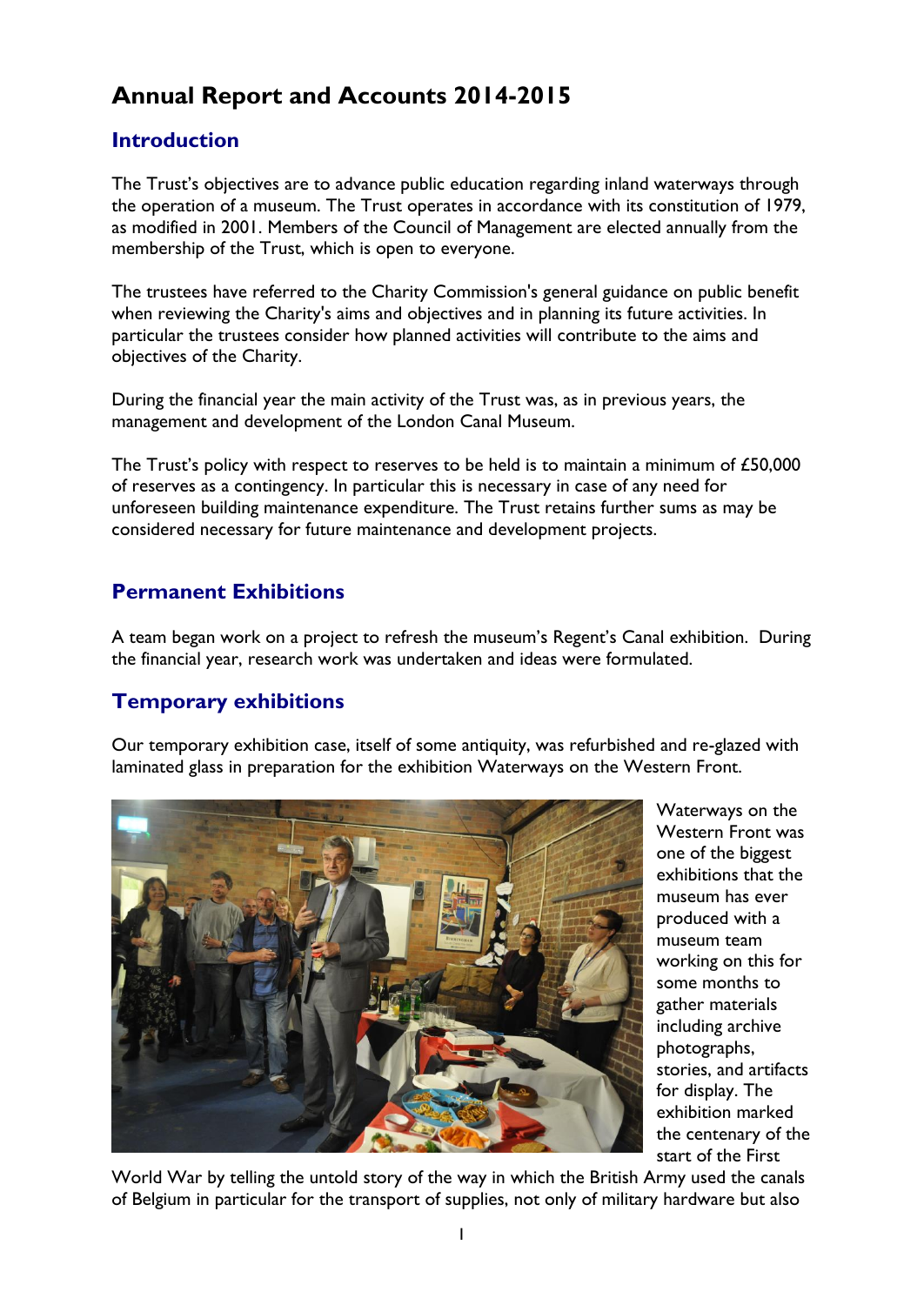for the many hospital barges that carried the wounded back to the seaports from which they could be returned to the safety of Kent. Relief supplies for the civilian population were also carried by water and this important story has hardly been recognised by historians. The exhibition was opened by His Excellency the Ambassador of Belgium and generated a great deal of interest.

Other temporary exhibitions staged during the course of the year were one about the work of the London Waterway Recovery Group, a section of the Inland Waterways Association dedicated to practical restoration projects, and an art installation entitled "Slurp!" by artist Nye Thompson using computer technology to project images of the visitor into the ice wells.

### **Special Events**

### **Museums at Night**

In May 2014 as usual we held an event for Museums at Night which comprised an exhibition of art and a magic lantern show.

### **Tunnel Trips**

We continued to provide a regular programme of guided tunnel boat trips during the summer months. These featured a commentary by a museum member of staff, as well as a trip through the Islington Tunnel for a combined boat trip and museum ticket price.

### **First Thursday Talks**

The museum continued its long standing practice of inviting keynote speakers, from the canal world, to give presentations on their specialist areas. These "First Thursday'" illustrated talks continued to attract a regular audience, often bolstered by those who wished to hear a particular speaker, or about a key theme.

### **Emma Smith**

The museum was delighted to host a television interview in November 2014 for the BBC, with the remarkable Emma Smith, one of the last survivors of a group of women who worked canal boats during the Second World War and contributed to the war effort by the transport of steel and other goods from London to the Midlands.



### **Halloween**

At the end of October 2014 we again took part in another joint operation with Camden Canals and Narrowboat Association. Large numbers of children enjoyed a boat trip through Islington Tunnel and various activities in the museum associated with Halloween. The event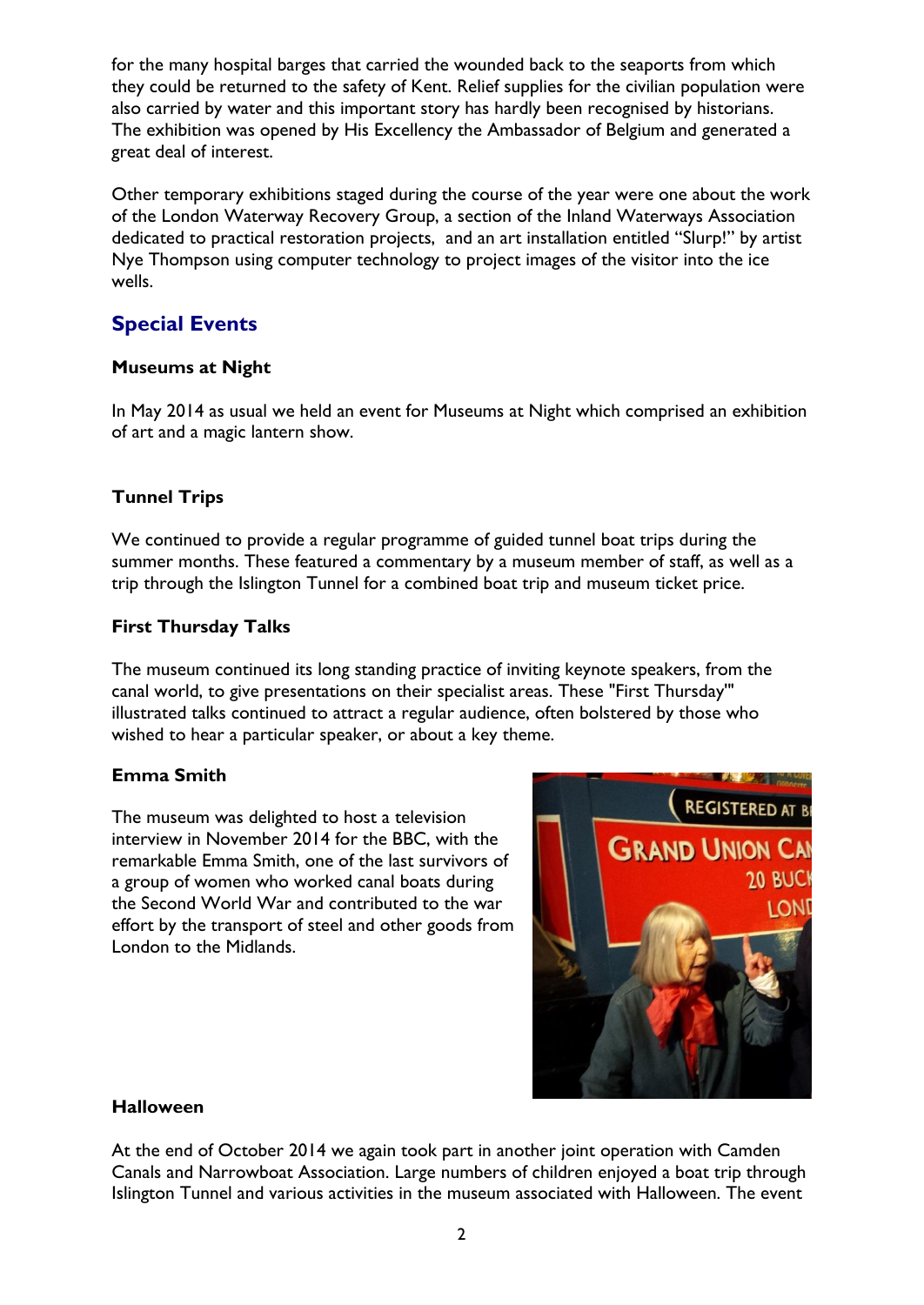attracted around 300 people in total.

### **Ice Well Visits**

On 20<sup>th</sup> July 2014, as part of the Festival of Archaeology, a national celebration of the manmade past, ice well visits were provided for visitors. This was an enhanced programme to allow people to see the completed underground works. 226 people were taken underground in carefully controlled groups to see the industrial archaeology of the wells.

### **Concert**

On 28<sup>th</sup> July 2014 we hosted a concert by a group called the Dead Rat Orchestra, whose unusual musical style attracted an enthusiastic capacity audience. Guests also watched them depart by boat as they embarked upon a canal tour from London to Bristol, performing on the route.

### **Towpath Walks**

We again ran a programme of guided towpath walks, some public and some for pre-booked groups.

### **Cinema**

The *Floating Cinema* moored at the museum and hosted performances on several evenings in July 2014.

### **Mikron Theatre**

As usual we hosted two theatre performances by the Mikron Theatre Company who tour England by canal boat.

### **Education**



Fewer children visited London Canal Museum during 2014-15 than 2013-14. The major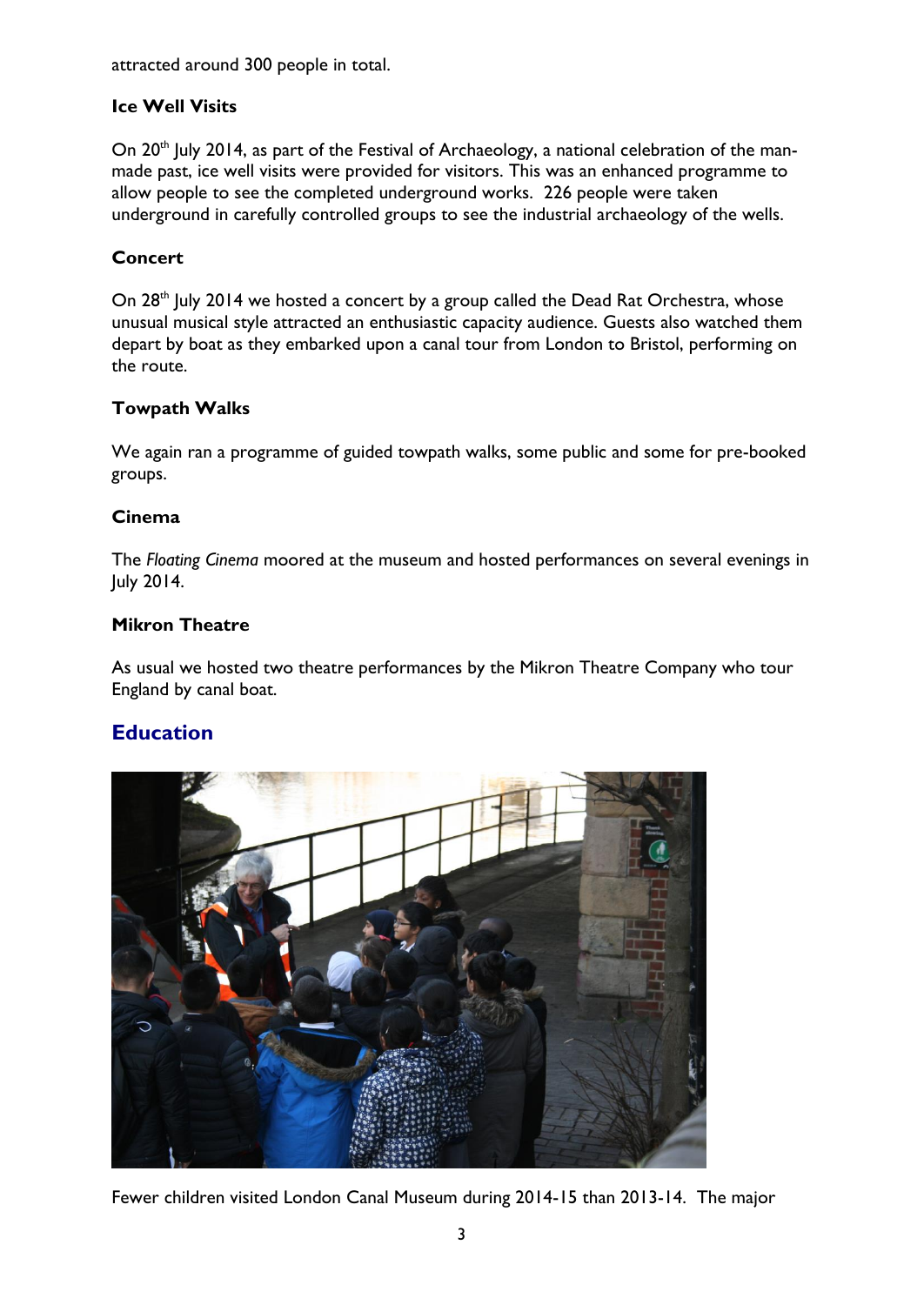difference can be accounted for by an exceptional set of visits in 2013-14, where a whole school attended over 4 days. Average group sizes dropped from the previous year; several smaller groups attended Family Activity Days, 2 smaller groups from uniformed organisations visited and several private schools visited with smaller classes than in the public sector.

Some figures based on school years are:

September 2013-April 2014 1372 pupils, 35 trips, average group size 39

September 2014-April 2015 537 pupils, 17 trips, average group size 32

The reduction in numbers is attributed to three related factors:

- Changes in the nNational Curriculum have affected us adversely. Many other museums have experienced similar issues
- This resulted in the loss of a key customer, a charitable trust running literacy and numeracy projects in schools
- 2013-14 was an exceptional year, with one school sending 251 children over 3 days

The team led workshops, towpath walks, boat trips and again took part in British Science Week.

### **Activities for Children**

We again ran a range of summer holiday activities for children and their families. These included a boat trip and activities such as model-making, ice cream making, bridge building and other table-top activities.

### **Finance**

The year was another successful year financially for the Trust. The total income figures include grant funding for the ice well project reported on in the annual report for 2013-14, the residue of which was received in the 2014-15 financial year. The underlying financial health of the museum is indicated by the level of income from the four main sources: admissions, venue hire, moorings, and shop. All these showed an increase on the previous year except admissions, which is explained by the exceptional admissions income related to the Superposition project in 2013-14. The trust continued to build up reserves from income to be used to fund planned future projects.

### **Marketing**

The museum continued to take part in the joint promotion with the Association of Train Operating Companies to provide "two for one" admission to rail passengers. This promotion has been a success over several years.

Our efforts to develop the museum's social media presence continued and the number of followers and supporters on all the platforms continued to increase.

Visitor numbers for the 12 months ending  $31<sup>st</sup>$  March 2015 were 20,770 including those attending private functions.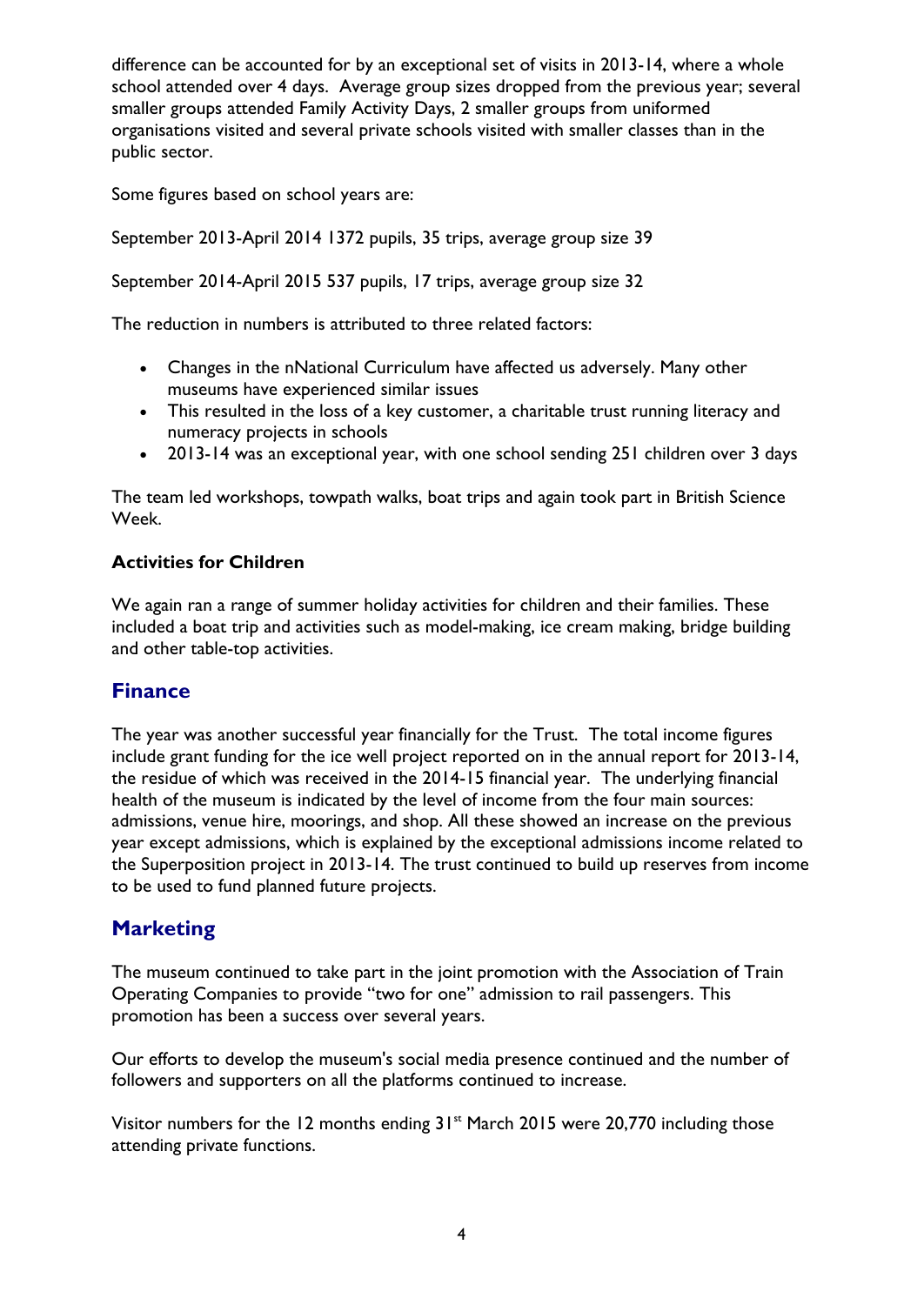## **Venue Hire**

The museum's venue hire services had a good year with increased revenue as compared to the previous year. The trend towards providing more additional services and staff continued.

We purchased over 100 chair covers and these are now offered to clients as an option, mainly as an embellishment to wedding



breakfasts. Additional services such as this account for a significant part of the venue hire income.

In connection with its redecoration a set of new high-quality chairs was purchased for the museum's meeting room, which is regularly hired out to private clients.

### **Collection**

A significant improvement in collection care was the introduction of air conditioning to the Library/archive, and the collection store room. This enabled these rooms to be kept at a constant temperature all year round, which is a significant improvement compared to the considerable variation that used previously to occur.

The museum went through the lengthy process of re-accreditation and was successful in retaining this confirmation of meeting the standards of collection management recognised as required for UK museums.

### **Building Management**

### **Heating**

Planning work continued towards the planned installation of a new air conditioning and heating system in the building. Part of this scheme was implemented. No planning permission is needed for equipment that is located inside the building and three small heat pump units were installed in the unused loft space. This resulted in three significant benefits:

- Improved working conditions for staff using the museum's small office
- The ability to maintain the library and artifacts store room at a constant temperature throughout the year
- Reduction in energy use resulting from the removal of inefficient electric heating.

The work required included having minor roof works carried out in order to improve ventilation of the roof space.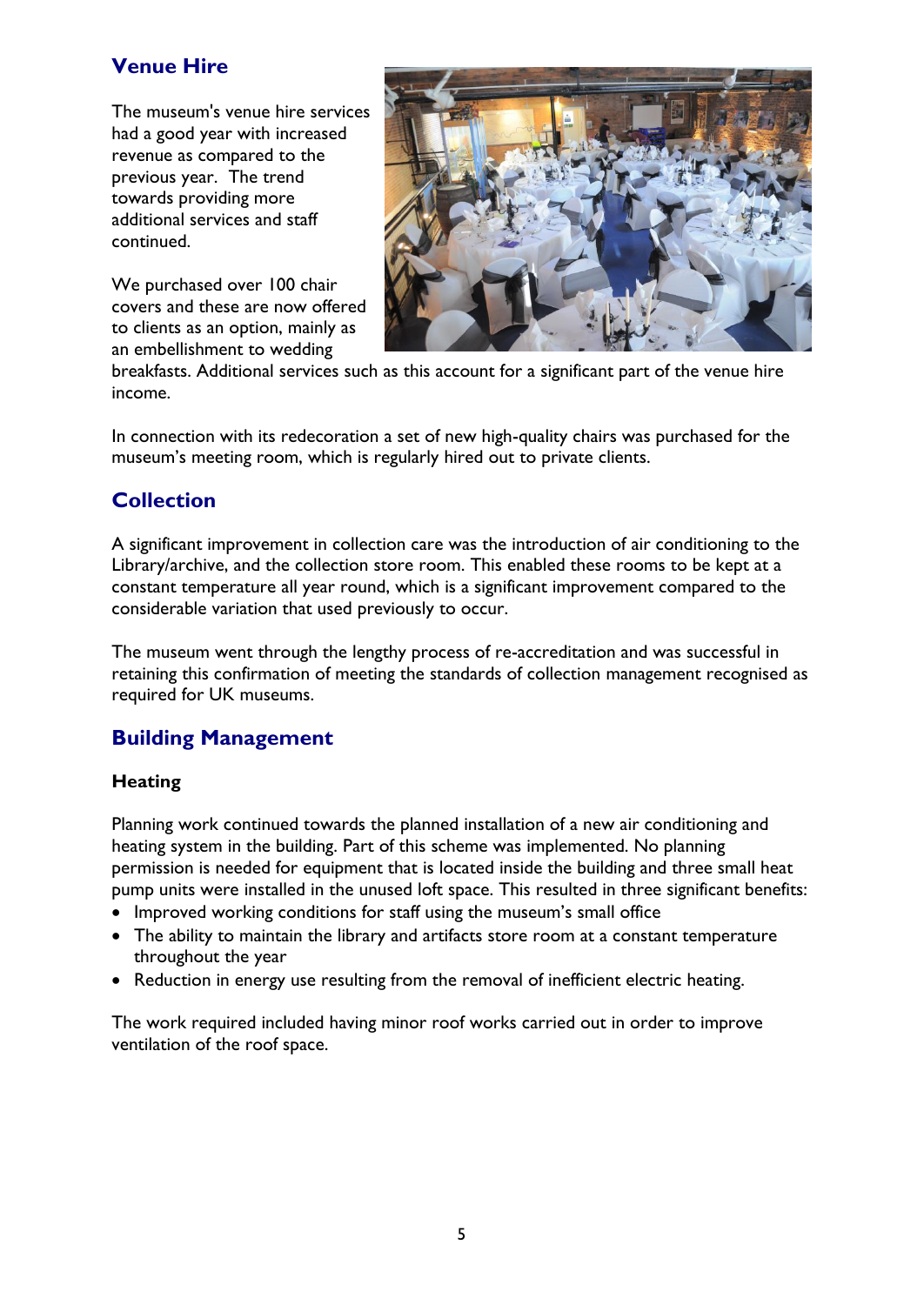### **Maintenance**



Some minor roof repairs were carried out during the year in order to seal a small leak that was causing disfigurement to the decoration of the meeting room.

We replaced the crumbling flower tubs at the rear of the building with new half-barrel planters.

A major repainting job was carried out with the whole of the exterior paintwork being repainted, the museum's meeting room, toilets, and lobby adjoining the toilets also

redecorated with new carpets fixtures and fittings in the meeting room.

Two secondary glazing units in the kitchen and meeting room were replaced by new ones.

### **Museum Shop**

A significant amount of work was carried out to review and rationalise the museum shop's stock of books with titles that sell poorly being sold off at a discount. The additional work carried out on book sales resulted in an increase in the value of book sales in 2014-2015 at £9,800, an increase of 24% compared to 2013-2014.

In December 2014 we launched a new colour printed guide book called "London Canal Museum in 12 Objects" that uses the stories surrounding twelve objects selected from the collection to expand on their stories and add to the learning experience for those purchasing the book. The book was authored by John Stredwick and designed in-house. It was an immediate success and has since had to be reprinted.

### **Staffing**

### **Overview**

The Trust's staff remained stable with one part-time Education Officer, Catherine Simpson, and one part-time Volunteering Manager, Celia Halsey, employed.

The museum's team of volunteers are committed to the aims and objectives of the museum. They enable the museum to open six days per week and to offer wide-ranging activities to all our visitors. The trustees are grateful to all the volunteers for their continued support.

Recruitment was sufficient during the year to maintain numbers. We recruited using a variety of websites and other channels, through which 26 new people were recruited over the year. There was a welcome increase in the length of time that volunteers were retained. At the end of the year 65% of those recruited during the year were still active, compared to 31% in the previous year. The average lenth of service is increasing and stood at 15 months at the end of the 2014-15.

The newsletter continued to be a welcomed communications tool and volunteers were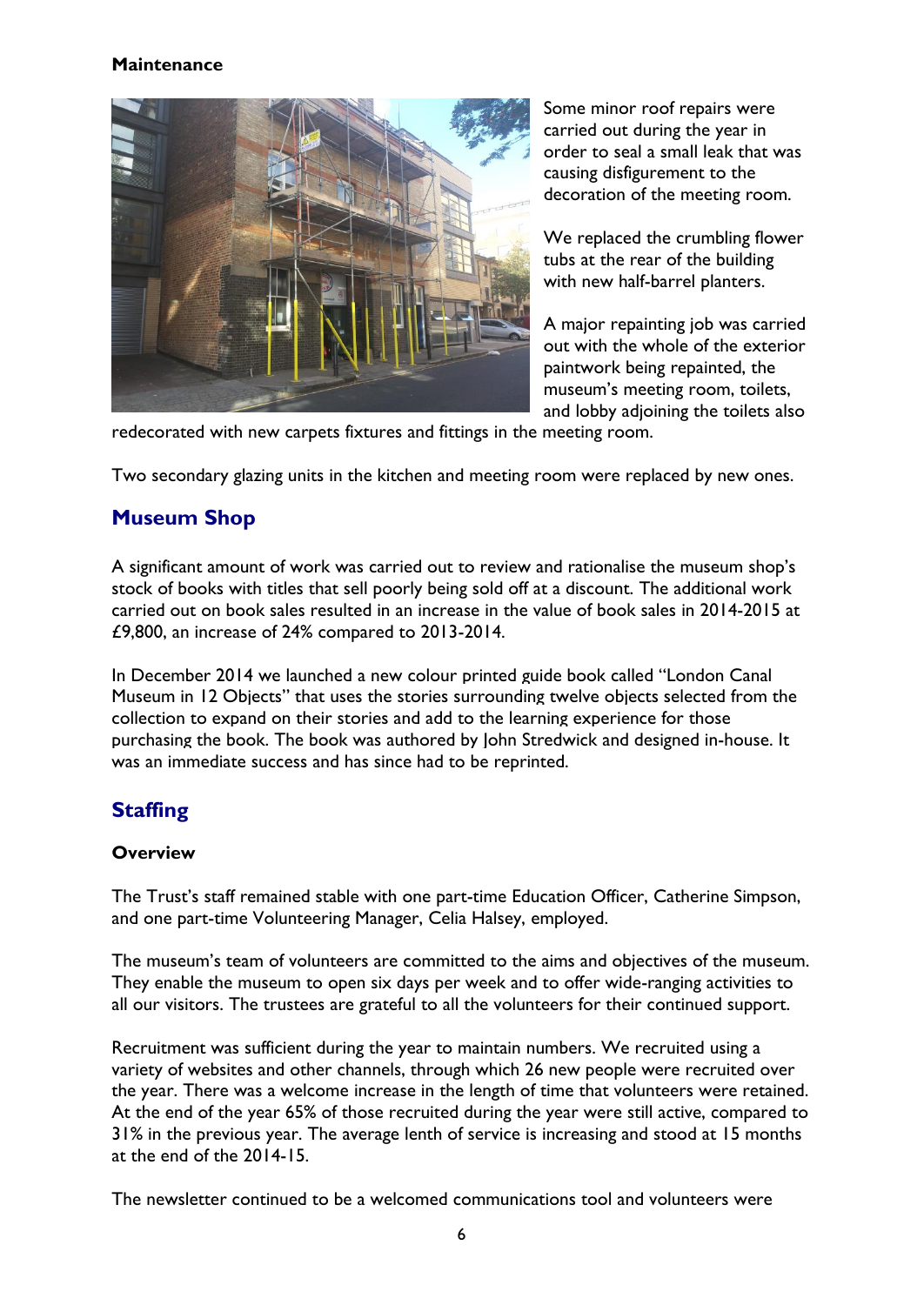encouraged to provide content.

### **Training**

The provision of training for voluntary staff is regarded as an important part of our staff management. Training not only equips people for the role that they carry out, it also offers a benefit of volunteering in the museum. During the year training events were held regularly, usually accompanied by a small social function to encourage relationship-building. The core training topics are health and safety, dealing with potential emergencies, customer service, and disability awareness.

Improved retention reduced the need for core training to take place so frequently and made possible the allocation of resources to additional training for longer-term volunteers.

### **Reward and Recognition**

The museum continued to provide a varied programme of social events, which were well attended including a Christmas party with a cabaret and a summer party travelling on board a boat on the River Lee Navigation, which included an educational element for staff.

### **External Relations**

In the autumn of 2014 we became a founder member of the Knowledge Quarter. The Knowledge Quarter is a grouping of large and small academic, cultural, and educational bodies in the area around King's Cross that seeks to further co-operation between these diverse bodies and to further the advancement of the area as a centre for knowledge creation and sharing.

### **Community Support**

The museum is part of more than one community, and was able to offer support to these communities by the provision of free or heavily discounted meeting space. We hosted meetings for:

- Inland Waterways Association (canal community)
- Friends of the Regent's Canal (canal community)
- Basin moorings residents (local and canal community)
- Waterway Recovery Group (canal community)

We also offer heavily discounted venue hire facilities to waterways charities including the Canal and River Trust and smaller waterways charities from time to time.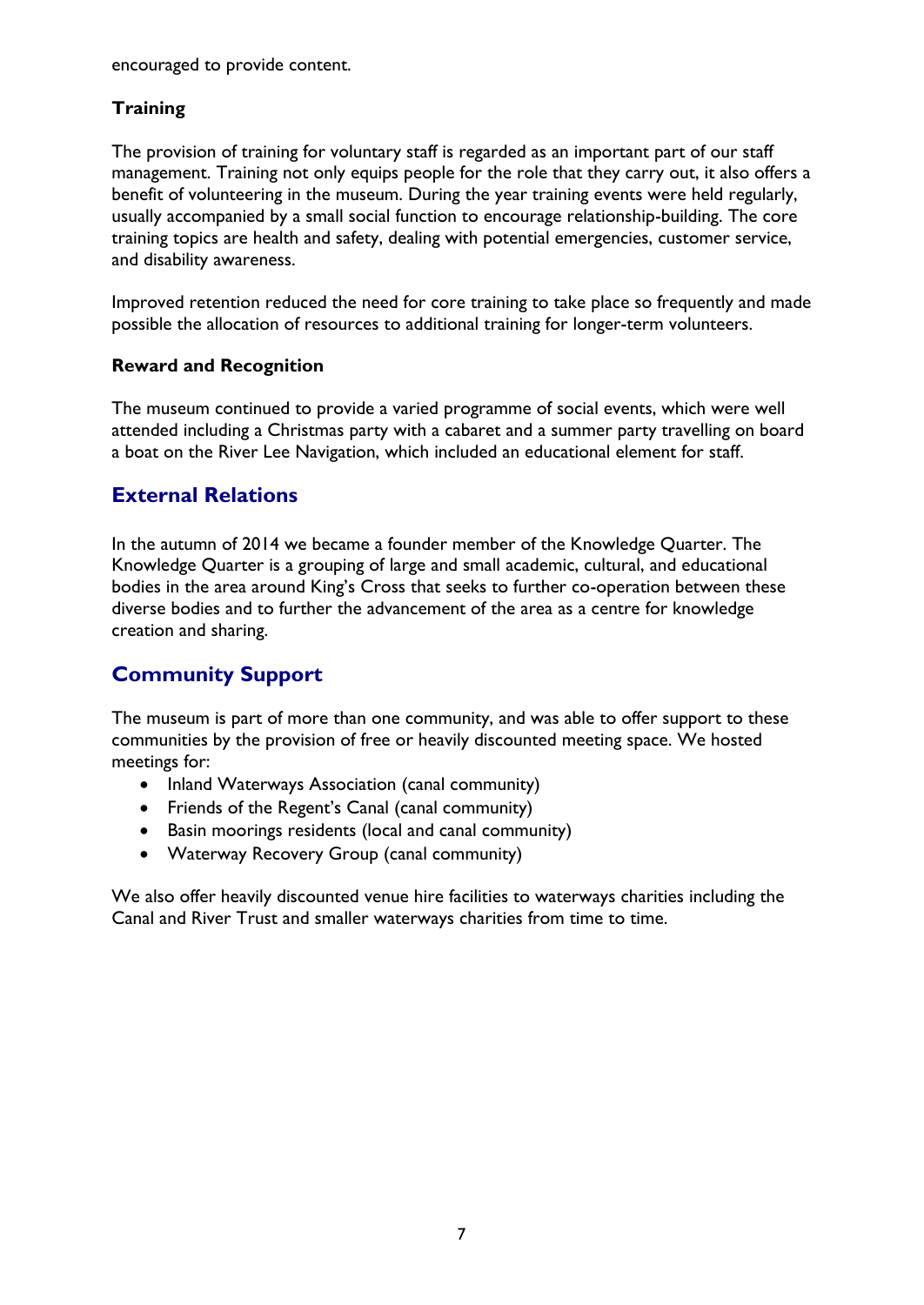**REGISTERED CHARITY NUMBER: 277484**

#### **SECTION B**

#### **REPORT OF THE TRUSTEES AND FINANCIAL STATEMENTS FOR THE YEAR ENDED 31 MARCH 2015 FOR THE CANAL MUSEUM TRUST**

SBM Associates Ltd 24 Wandsworth Road London SW8 2JW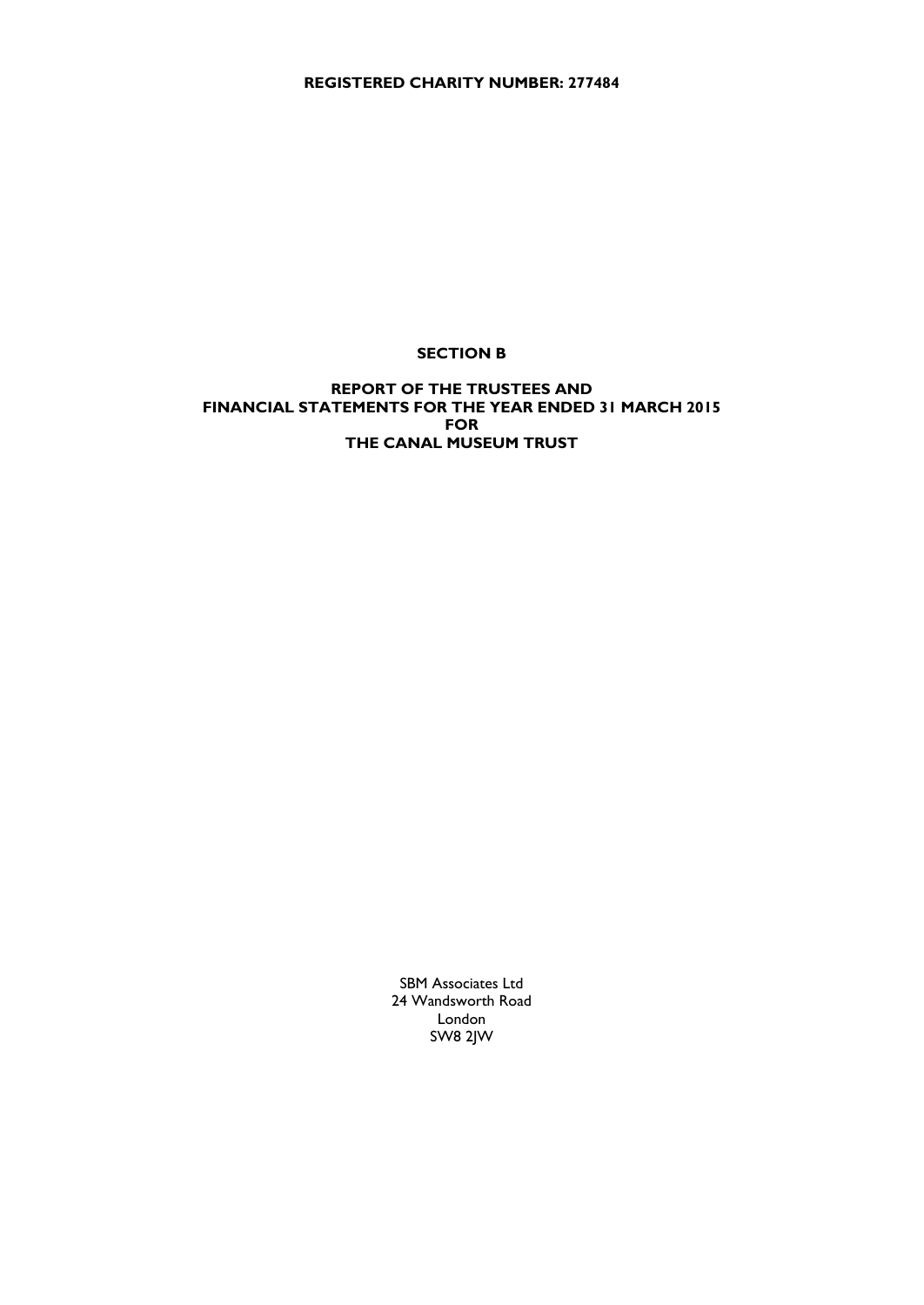#### **CONTENTS OF THE FINANCIAL STATEMENTS FOR THE YEAR ENDED 31 MARCH 2015**

### Page

| Report of the Trustees                     | a   |
|--------------------------------------------|-----|
| Independent Examiner's Report              | b   |
| <b>Statement of Financial Activities</b>   |     |
| <b>Balance Sheet</b>                       | d   |
| Notes to the Financial Statements          | e-g |
| Detailed Statement of Financial Activities | h-i |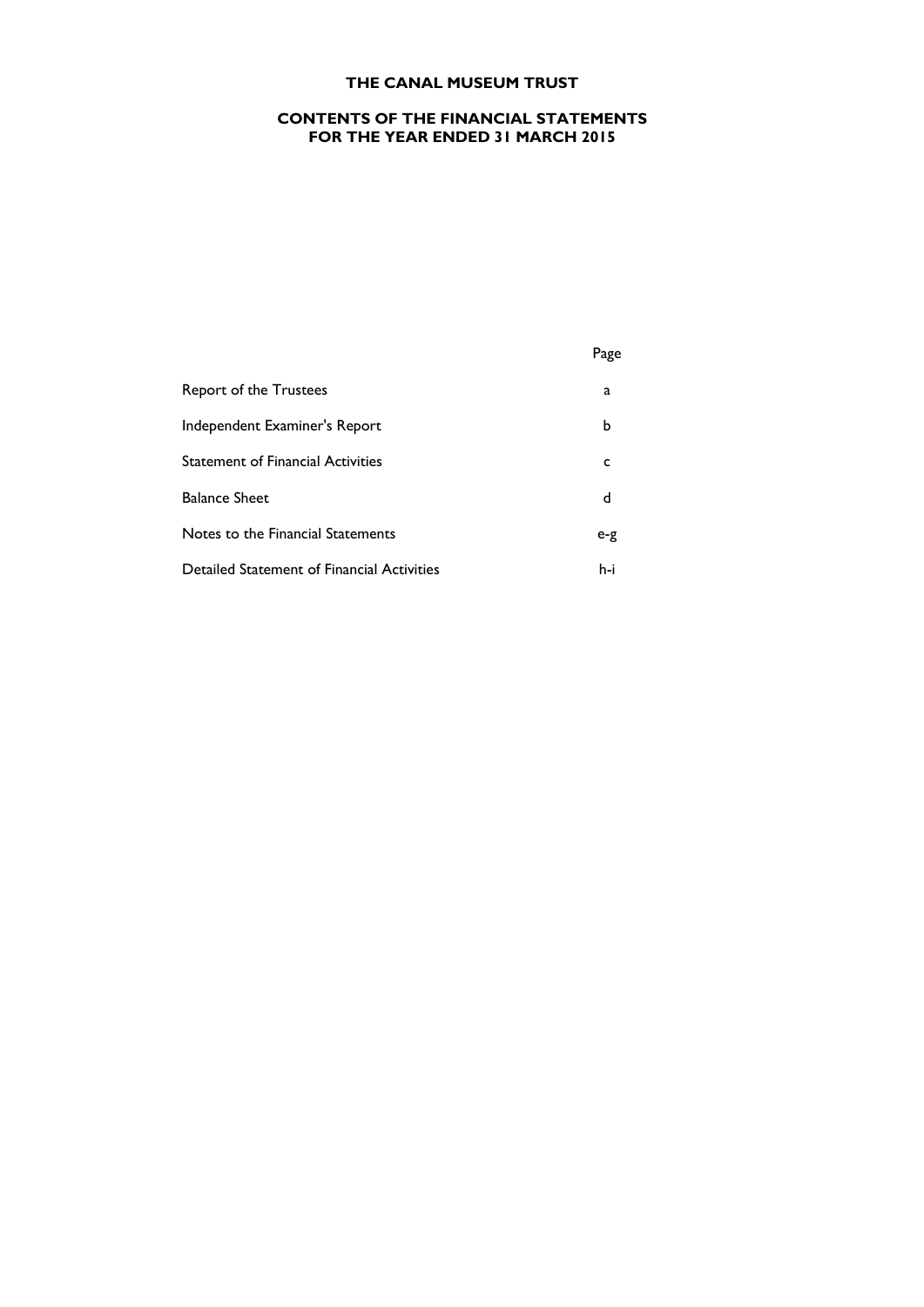#### **REPORT OF THE TRUSTEES FOR THE YEAR ENDED 31 MARCH 2015**

The trustees present their report with the financial statements of the charity for the year ended 31 March 2015. The trustees have adopted the provisions of the Statement of Recommended Practice (SORP) 'Accounting and Reporting by Charities' issued in March 2005.

#### **REFERENCE AND ADMINISTRATIVE DETAILS**

**Registered Charity number** 277484

**Principal address** 12/13 New Wharf Road London N1 9RT

#### **Trustees**

M Sach R Squires M Tucker T Lewis (Secretary) W Davidson M Gee

#### **Independent examiner**

SBM Associates Limited 24 Wandsworth Road London SW8 2JW

#### **Solicitors**

Farrer & Co 66 Lincoln's Inn Fields London WC2A 3LH

#### **Bankers**

Cooperative Bank plc Delf House Southway Skelmersdale WN8 6WT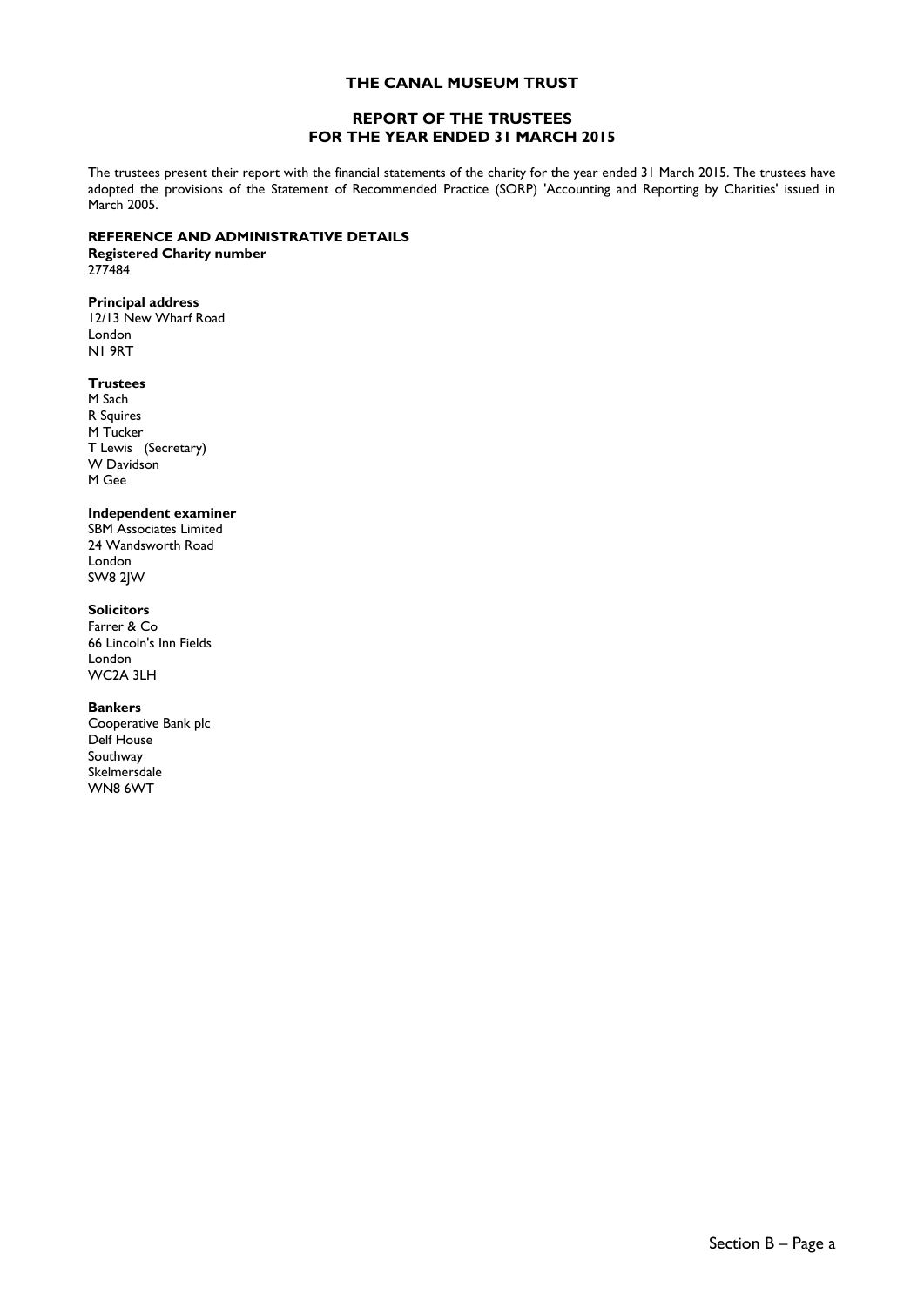#### **INDEPENDENT EXAMINER'S REPORT TO THE TRUSTEES OF THE CANAL MUSEUM TRUST**

I report on the accounts for the year ended 31 March 2015 set out on pages four to eight.

#### **Respective responsibilities of trustees and examiner**

The charity's trustees are responsible for the preparation of the accounts. The charity's trustees consider that an audit is not required for this year (under Section 144(2) of the Charities Act 2011 (the 2011 Act)) and that an independent examination is required.

It is my responsibility to:

- examine the accounts under Section 145 of the 2011 Act
- to follow the procedures laid down in the General Directions given by the Charity Commission (under Section 145(5)(b) of the 2011 Act); and
- to state whether particular matters have come to my attention.

#### **Basis of the independent examiner's report**

My examination was carried out in accordance with the General Directions given by the Charity Commission. An examination includes a review of the accounting records kept by the charity and a comparison of the accounts presented with those records. It also includes consideration of any unusual items or disclosures in the accounts, and seeking explanations from you as trustees concerning any such matters. The procedures undertaken do not provide all the evidence that would be required in an audit, and consequently no opinion is given as to whether the accounts present a 'true and fair view ' and the report is limited to those matters set out in the statements below.

#### **Independent examiner's statement**

In connection with my examination, no matter has come to my attention:

- (1) which gives me reasonable cause to believe that, in any material respect, the requirements
	- to keep accounting records in accordance with Section 130 of the 2011 Act; and
	- to prepare accounts which accord with the accounting records and to comply with the accounting requirements of the 2011 Act

have not been met; or

(2) to which, in my opinion, attention should be drawn in order to enable a proper understanding of the accounts to be reached.

Pauline McAlpine SBM Associates Limited 24 Wandsworth Road London SW8 2JW

ni Al Algai

Date: 11 January 2016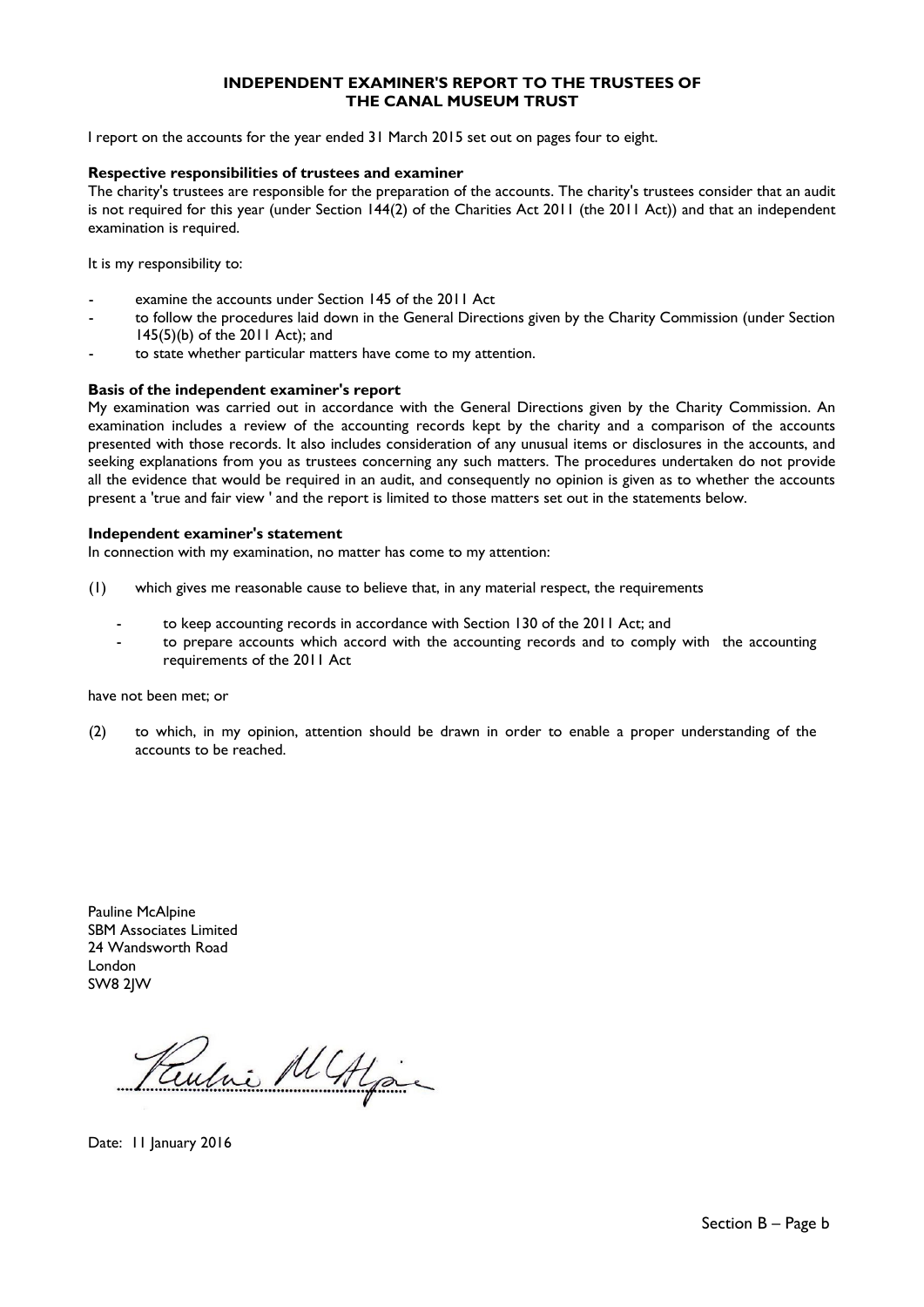#### **STATEMENT OF FINANCIAL ACTIVITIES FOR THE YEAR ENDED 31 MARCH 2015**

|                                                  |                |                     |                   | 2015               | 2014        |
|--------------------------------------------------|----------------|---------------------|-------------------|--------------------|-------------|
|                                                  |                | <b>Unrestricted</b> | <b>Restricted</b> | <b>Total funds</b> | Total funds |
|                                                  |                | fund                | fund              |                    |             |
|                                                  | <b>Note</b>    | £                   | £                 | £                  | £           |
| <b>INCOMING RESOURCES</b>                        |                |                     |                   |                    |             |
| Incoming resources from generated funds          |                |                     |                   |                    |             |
| Voluntary income                                 |                | 1,509               | 9,930             | 11,439             | 41,710      |
| Activities for generating funds                  | $\mathbf{2}$   | 115,168             |                   | 115,168            | 108,006     |
| Investment income                                | $\overline{3}$ | 546                 |                   | 546                | 411         |
| Incoming resources from charitable<br>activities |                |                     |                   |                    |             |
| <b>Operation of Museum</b>                       |                | 58,480              |                   | 58,480             | 68,134      |
| <b>Total incoming resources</b>                  |                | 175,703             | 9,930             | 185,633            | 218,261     |
| <b>RESOURCES EXPENDED</b>                        |                |                     |                   |                    |             |
| <b>Costs of generating funds</b>                 |                |                     |                   |                    |             |
| Fundraising trading: cost of goods sold and      |                |                     |                   |                    |             |
| other costs                                      |                | 26,541              |                   | 26,541             | 29,968      |
| <b>Charitable activities</b>                     |                |                     |                   |                    |             |
| <b>Operation of Museum</b>                       |                | 104,841             |                   | 104,841            | 168,907     |
| <b>Governance costs</b>                          |                | 1,200               |                   | 1,200              | 1,200       |
| <b>Total resources expended</b>                  |                | 132,582             |                   | 132,582            | 200,075     |
| <b>NET INCOMING RESOURCES BEFORE</b>             |                |                     |                   |                    |             |
| <b>TRANSFERS</b>                                 |                | 43, 121             | 9,930             | 53,051             | 18,186      |
| Gross transfers between funds                    | 9              | 9,930               | (9,930)           |                    |             |
| Net incoming/(outgoing) resources                |                | 53,051              |                   | 53,051             | 18,186      |
| <b>RECONCILIATION OF FUNDS</b>                   |                |                     |                   |                    |             |
| Total funds brought forward                      |                | 77,166              |                   | 77,166             | 58,980      |
|                                                  |                |                     |                   |                    |             |
| <b>TOTAL FUNDS CARRIED FORWARD</b>               |                | 130,217             |                   | 130,217            | 77,166      |

The notes form part of these financial statements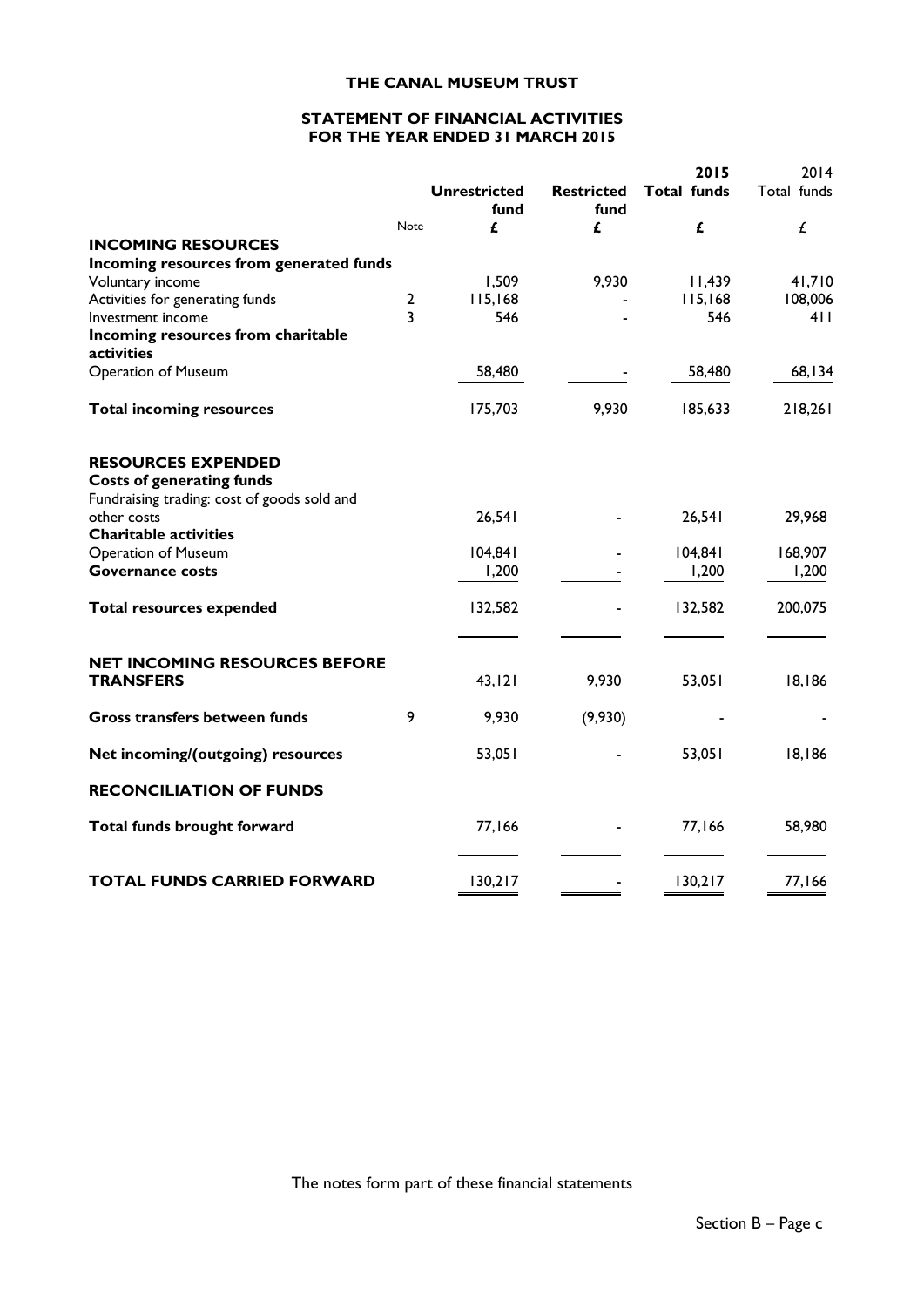#### **BALANCE SHEET AT 31 MARCH 2015**

|                                                        |               |                             |                           | 2015               | 2014        |
|--------------------------------------------------------|---------------|-----------------------------|---------------------------|--------------------|-------------|
|                                                        |               | <b>Unrestricted</b><br>fund | <b>Restricted</b><br>fund | <b>Total funds</b> | Total funds |
|                                                        | Note          | £                           | £                         | £                  | L           |
| <b>CURRENT ASSETS</b>                                  |               |                             |                           |                    |             |
| <b>Stocks</b>                                          |               | 13,243                      |                           | 13,243             | 13, 122     |
| <b>Debtors</b>                                         | $\frac{6}{7}$ | 3,705                       |                           | 3,705              |             |
| Cash at bank                                           |               | 116,016                     |                           | 116,016            | 69,694      |
|                                                        |               | 132,964                     |                           | 132,964            | 82,816      |
| <b>CREDITORS</b>                                       |               |                             |                           |                    |             |
| Amounts falling due within one year                    | 8             | (2,747)                     |                           | (2,747)            | (5,650)     |
| <b>NET CURRENT ASSETS</b>                              |               | 130,217                     |                           | 130,217            | 77,166      |
| <b>TOTAL ASSETS LESS CURRENT</b><br><b>LIABILITIES</b> |               | 130,217                     |                           | 130,217            | 77,166      |
| <b>NET ASSETS</b>                                      |               | 130,217                     |                           | 130,217            | 77,166      |
| <b>FUNDS</b><br>Unrestricted funds<br>Restricted funds | 9             |                             |                           | 130,217            | 77,166      |
| <b>TOTAL FUNDS</b>                                     |               |                             |                           | 130,217            | 77,166      |

The financial statements were approved by the Board of Trustees on 12 January 2016 and were signed on its behalf by:

.......................... **Martin Sach, Chair of Trustees** 

DIUCree. .......

**DML Gee, Treasurer** 

The notes form part of these financial statements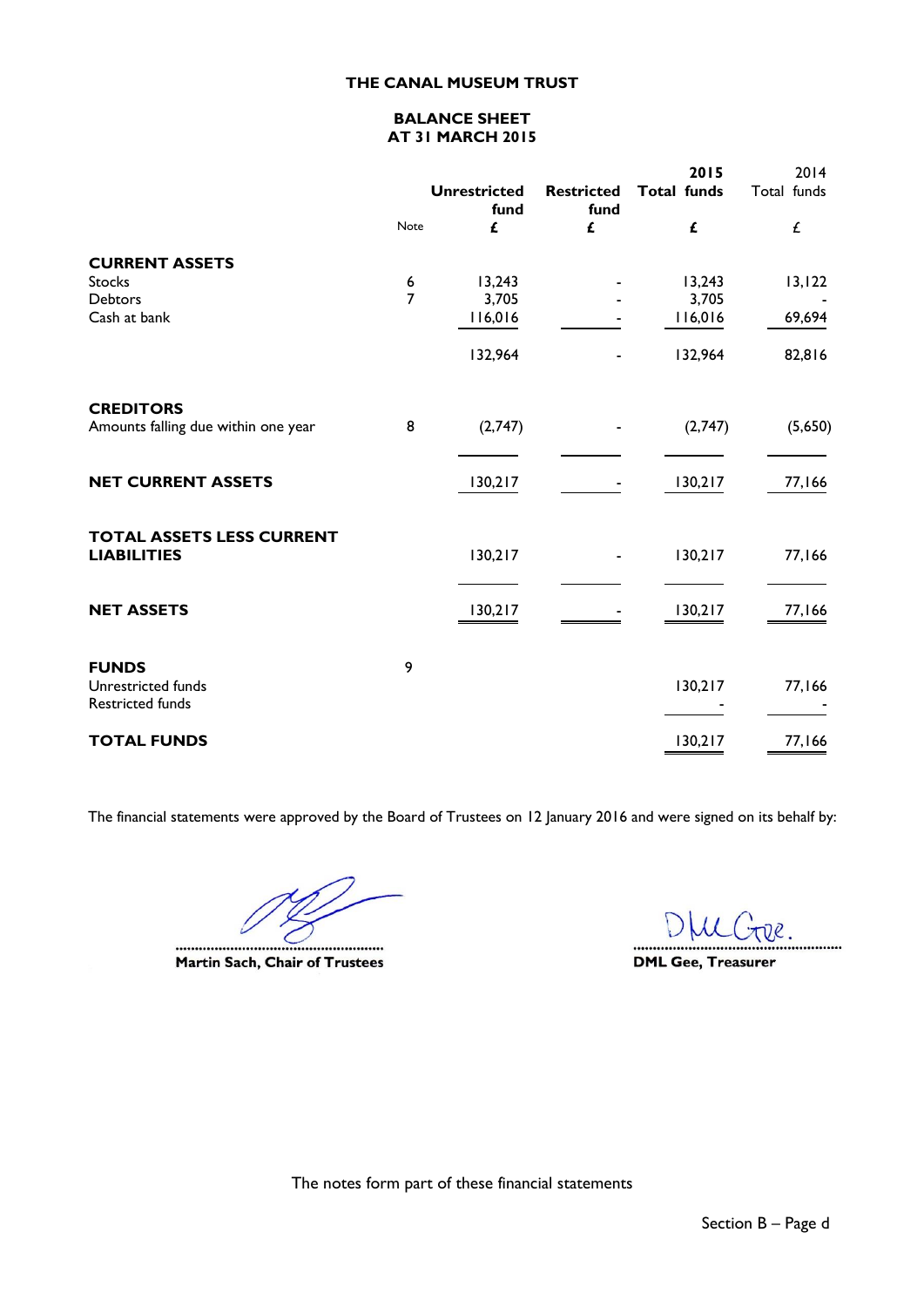#### **NOTES TO THE FINANCIAL STATEMENTS FOR THE YEAR ENDED 31 MARCH 2015**

#### **1. ACCOUNTING POLICIES**

#### **Accounting convention**

The financial statements have been prepared under the historical cost convention, and in accordance with the Financial Reporting Standard for Smaller Entities (effective April 2008), the Charities Act 2011 and the requirements of the Statement of Recommended Practice, Accounting and Reporting by Charities.

#### **Incoming resources**

All incoming resources are included on the Statement of Financial Activities when the charity is legally entitled to the income and the amount can be quantified with reasonable accuracy.

#### **Resources expended**

Expenditure is accounted for on an accruals basis and has been classified under headings that aggregate all cost related to the category. Where costs cannot be directly attributed to particular headings they have been allocated to activities on a basis consistent with the use of resources.

#### **Stocks**

Stocks are valued at the lower of cost and net realisable value, after making due allowance for obsolete and slow moving items.

#### **Taxation**

As a registered charity the Museum Trust benefits from rates relief and is generally exempt from Income Tax and Capital Gains Tax, but not from VAT. When applicable, irrecoverable VAT is shown as a separate expense in the Statement of Financial Activities rather than included in the cost of those items to which it relates. The trustees consider the cost of the detailed calculations and additional record keeping required to allocate VAT irrecoverable under the partial exemption regime would exceed the potential benefit.

#### **Fund accounting**

Unrestricted funds can be used in accordance with the charitable objectives at the discretion of the trustees.

Restricted funds can only be used for particular restricted purposes within the objects of the charity. Restrictions arise when specified by the donor or when funds are raised for particular restricted purposes.

#### **Charitable activities**

In the opinion of the trustees, the charity has one significant activity in pursuance of its objects, that of the operation of the museum

#### **Tangible fixed assets**

The Canal Museum Trust owns the freehold property in which the London Canal Museum is situated. In the absence of a professional valuation, the costs of obtaining which the trustees consider would outweigh the benefits to the Trust, the freehold property has not been capitalised in the financial statements.

In addition, the museum's artifacts, exhibition materials and fittings are capitalised but written off to income and expenditure in the year of purchase.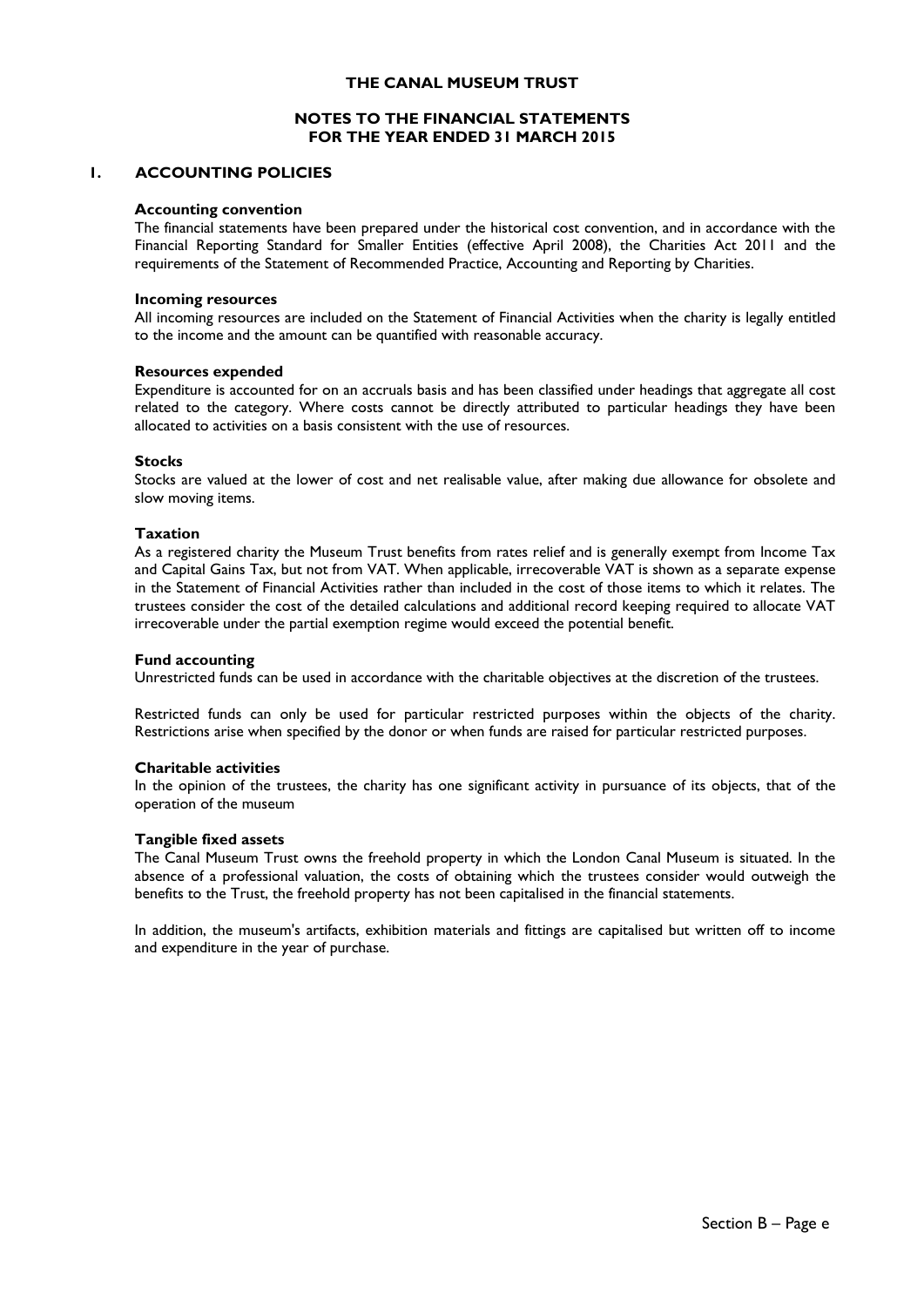#### **NOTES TO THE FINANCIAL STATEMENTS - CONTINUED FOR THE YEAR ENDED 31 MARCH 2015**

#### **2. ACTIVITIES FOR GENERATING FUNDS**

|    |                          | 2015    | 2014    |
|----|--------------------------|---------|---------|
|    |                          |         | £       |
|    | Shop income              | 19,745  | 19,568  |
|    | Moorings                 | 17,041  | 15,149  |
|    | Museum Hire              | 78,382  | 73,289  |
|    |                          | 115,168 | 108,006 |
| 3. | <b>INVESTMENT INCOME</b> |         |         |
|    |                          | 2015    | 2014    |
|    |                          |         | £       |
|    | <b>Bank interest</b>     | 546     | 411     |
|    |                          |         |         |

#### **4. TRUSTEES' REMUNERATION AND BENEFITS**

There was no trustees' remuneration or other benefits for the year ended 31 March 2015 nor for the year ended 31 March 2014.

#### **Trustees' expenses**

During the year total expenses of £1324.18 ( 2014:£1723 ) were reimbursed to trustees.

### **5. STAFF COSTS**

**6. STOCKS**

| Wages and salaries<br>Social security costs                             | 2015<br>£<br>29,852<br>29,852 | 2014<br>£<br>30,170<br>2,740<br>32,910 |
|-------------------------------------------------------------------------|-------------------------------|----------------------------------------|
| The average monthly number of employees during the year was as follows: |                               |                                        |
|                                                                         | 2015                          | 2014                                   |
| Operation of museum                                                     |                               | 3                                      |
| No employees received emoluments in excess of £60,000.                  |                               |                                        |
| <b>STOCKS</b>                                                           |                               |                                        |
|                                                                         | 2015                          | 2014<br>£                              |
| Finished goods                                                          | 13,243                        | 13, 122                                |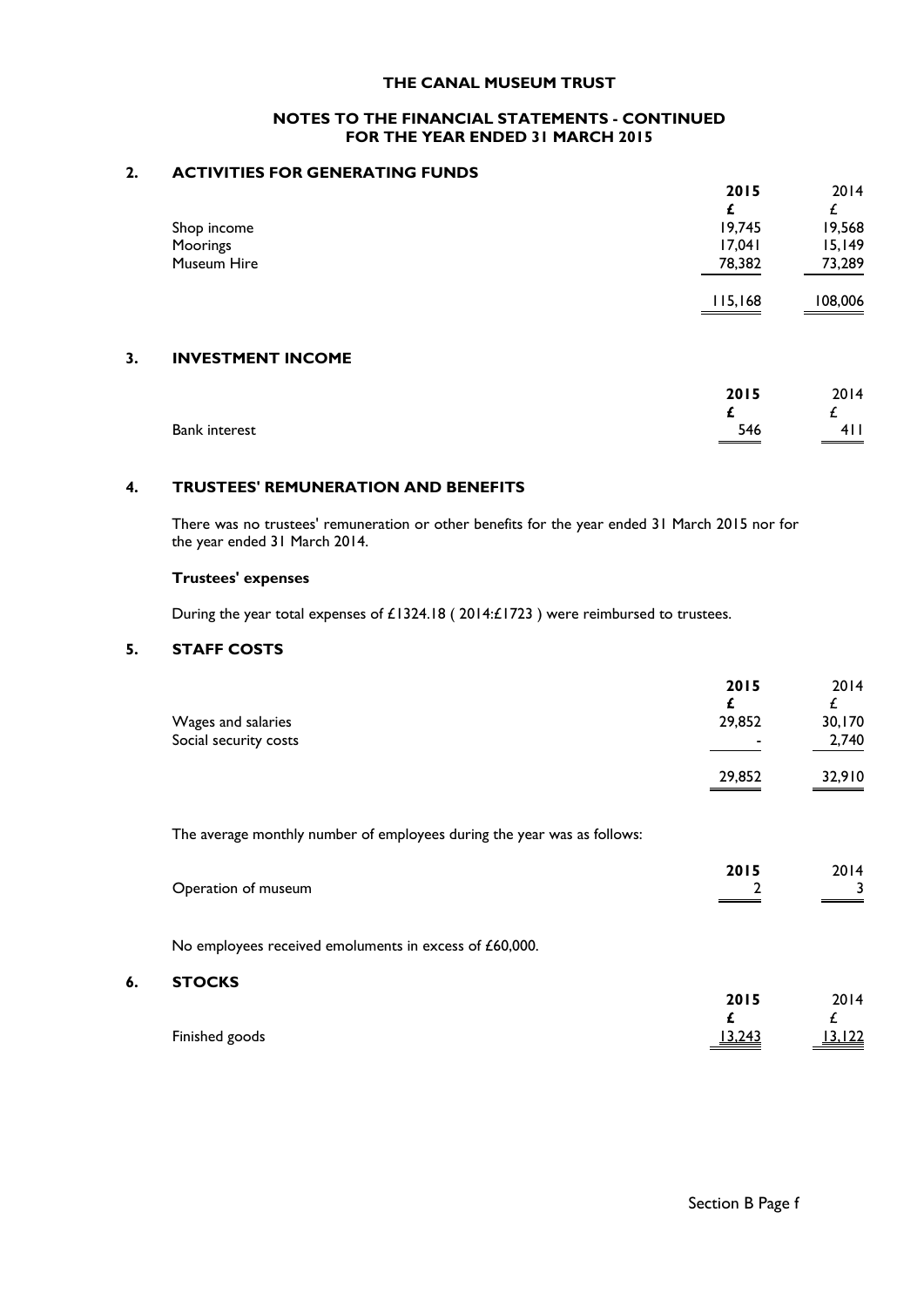#### **NOTES TO THE FINANCIAL STATEMENTS - CONTINUED FOR THE YEAR ENDED 31 MARCH 2015**

#### **7. DEBTORS: AMOUNTS FALLING DUE WITHIN ONE YEAR**

|    | Other debtors                                         | 2015<br>3,705 | 2014  |
|----|-------------------------------------------------------|---------------|-------|
| 8. | <b>CREDITORS: AMOUNTS FALLING DUE WITHIN ONE YEAR</b> |               |       |
|    |                                                       | 2015          | 2014  |
|    | Taxation and social security                          | 1,652         | 1,524 |
|    | Other creditors                                       | 1.095         | 4,126 |

#### **9. MOVEMENT IN FUNDS**

|                                                 | At 1.4.14<br>£ | <b>Net</b><br>movement<br>in funds<br>£ | <b>Transfers</b><br>between<br>funds<br>£ | At 31.3.15 |
|-------------------------------------------------|----------------|-----------------------------------------|-------------------------------------------|------------|
| <b>Unrestricted funds</b><br>General fund       | 77,166         | 43,121                                  | 9,930                                     | 130,217    |
| <b>Restricted funds</b><br>Ice Well Restoration |                | 9,930                                   | (9,930)                                   |            |
| <b>TOTAL FUNDS</b>                              | 77,166         | 53,051                                  | $\overline{\phantom{a}}$                  | 130,217    |

Net movement in funds, included in the above are as follows:

|                           | Incoming<br>resources<br>£ | <b>Resources</b><br>expended | <b>Movement</b><br>in funds |
|---------------------------|----------------------------|------------------------------|-----------------------------|
| <b>Unrestricted funds</b> |                            |                              |                             |
| General fund              | 175,703                    | (132,582)                    | 43,121                      |
| <b>Restricted funds</b>   |                            |                              |                             |
| Ice Well Restoration      | 9,930                      |                              | 9,930                       |
|                           |                            |                              |                             |
| <b>TOTAL FUNDS</b>        | 185,633                    | (132,582)                    | 53,051                      |

2,747 5,650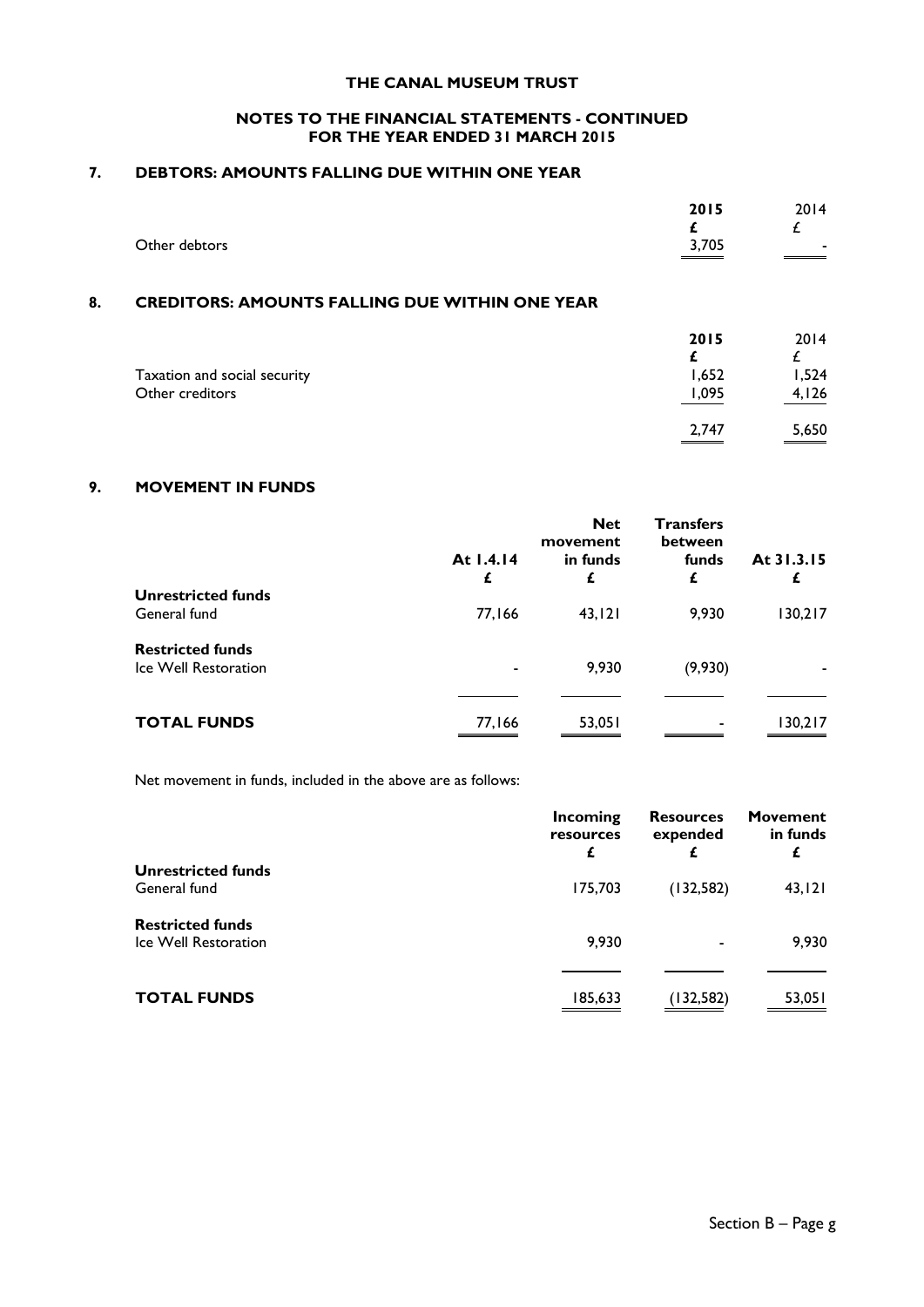#### **DETAILED STATEMENT OF FINANCIAL ACTIVITIES FOR THE YEAR ENDED 31 MARCH 2015**

|                                                                          | 2015      | 2014      |
|--------------------------------------------------------------------------|-----------|-----------|
|                                                                          | £         | £         |
| <b>INCOMING RESOURCES</b>                                                |           |           |
| <b>Voluntary income</b>                                                  |           |           |
| Donations                                                                | 1,509     | 1,990     |
| Grants                                                                   | 9,930     | 39,720    |
|                                                                          | 11,439    | 41,710    |
| <b>Activities for generating funds</b>                                   |           |           |
| Shop income                                                              | 19,745    | 19,568    |
| Moorings                                                                 | 17,041    | 15,149    |
| Museum Hire                                                              | 78,382    | 73,289    |
|                                                                          | 115,168   | 108,006   |
| <b>Investment income</b>                                                 |           |           |
| <b>Bank interest</b>                                                     | 546       | 411       |
| Incoming resources from charitable activities                            |           |           |
| Admissions and boat trips                                                | 55,246    | 57,776    |
| Subscriptions                                                            | 138       | 73        |
| Other income                                                             | 3,096     | 10,285    |
|                                                                          | 58,480    | 68,134    |
| <b>Total incoming resources</b>                                          | 185,633   | 218,261   |
| <b>RESOURCES EXPENDED</b>                                                |           |           |
|                                                                          |           |           |
| Fundraising trading: cost of goods sold and other costs<br>Opening stock | 13, 122   | 13,154    |
| Purchases                                                                | 12,120    | 12,431    |
| Costs related to museum hire                                             | 9,945     | 9,368     |
| <b>Boat Hire</b>                                                         | 4,597     | 8,137     |
| Closing stock                                                            | (13, 243) | (13, 122) |
|                                                                          | 26,541    | 29,968    |
| <b>Charitable activities</b>                                             |           |           |
| Wages                                                                    | 29,852    | 30,170    |
| Social security                                                          |           | 2,740     |
| Premises costs                                                           | 9,569     | 11,438    |
| <b>Buildings maintenance</b>                                             | 18,128    | 5,608     |
| Carried forward                                                          | 57,549    | 49,956    |

This page does not form part of the statutory financial statements